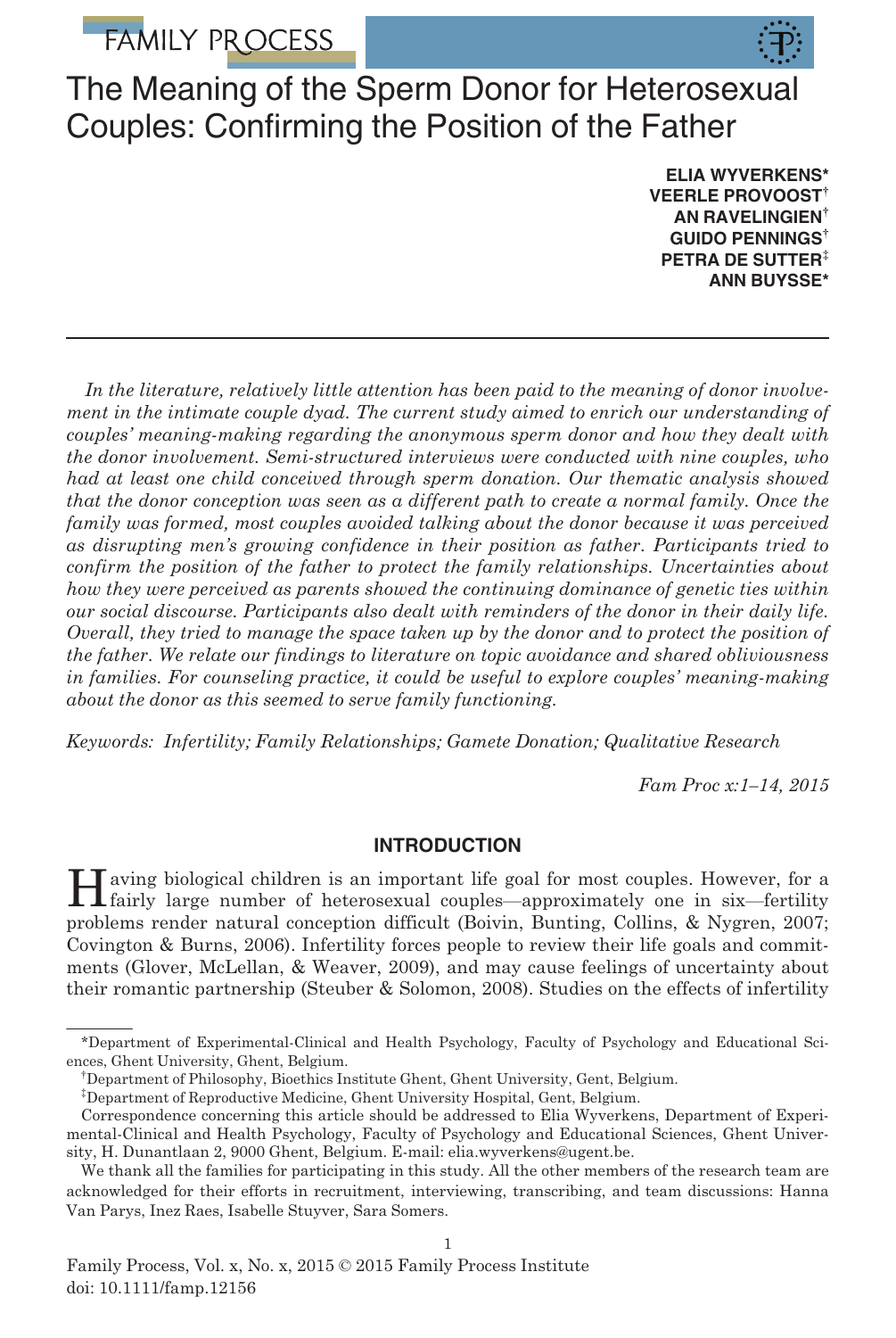on personal and relational well-being have shown mainly negative effects (Cousineau & Domar, 2007; Monga, Alexandrescu, Katz, Stein, & Ganiats, 2004). However, for some couples, parenthood becomes possible through donor conception (DC). This form of family building implies that the child has a genetic link to only one parent (Readings, Blake, Casey, Jadva, & Golombok, 2011). Within Euro-American cultures, building a family through donor conception is challenging for parents given that genetic connectedness is regarded as the essential basis of family bonds. The medical importance of genetic ties is also often emphasized (for instance, with regard to genetic testing, bone marrow transplantation; see Becker, Butler, & Nachtigall, 2005; Grace & Daniels, 2007; Hargreaves, 2006).

To date, many studies have been conducted on donor-conceived families, mainly focusing on the psychological well-being of parents and children and the quality of their relationships, relative to naturally conceived families (e.g., Bos & van Balen, 2010; Brewaeys, 2001; Casey, Vasanti, Blake, & Golombok, 2013; Golombok et al., 2004). This work has revealed that DC families are typically characterized by stable marital relationships, good parent–child relations, and good functioning (Bos & van Balen, 2010; Brewaeys, 2001; Casey et al., 2013; Golombok et al., 2004). Recently, Sydsjö, Skoog Svanberg, Bladh, and Lampic (2014) conducted a prospective follow-up study to investigate the relationship quality among heterosexual couples after sperm donation, compared to couples treated with their own gametes. Consistent with previous studies on marital satisfaction among fertility patients (Repokari et al., 2007; Schmidt, Holstein, Christensen, & Boivin, 2005), it was found that relationship quality was high for all couples and remained high 2– 5 years after treatment (Sydsjö et al., 2014). Likewise, high marital stability and quality was found in donor insemination, egg donation, and surrogacy families (Blake, Casey, Jadva, & Golombok, 2012).

A large body of research has also focused on the disclosure decisions of parents (e.g., Daniels, Grace, & Gillett, 2011; Hahn & Rosenberg, 2002). Those studies—mostly quantitative in nature—found that the majority of heterosexual parents; 54% (Nachtigall, Becker, Szkupinski, & Tschann, 1998), 70% (Golombok et al., 2002), and 81% (Owen & Golombok, 2009) do not plan to inform their children about their conception. In addition, most of those who originally intended to tell do not actually do so (Gottlieb, Lalos, & Lindblad, 2000; Lalos, Gottlieb, & Lalos, 2007; Lindblad, Gottlieb, & Lalos, 2000). Although parents tend to be committed to disclosure, in the end, they seem rather uncomfortable and afraid to share (Gottlieb et al., 2000; Nordqvist & Smart, 2014). Recently, some authors suggested that parental attitudes are moving toward more openness (Isaksson et al., 2011) and the use of identifiable donors (Söderström-Antilla, Sälevaara, & Suikkari, 2010). However, discomfort remains with disclosing the DC to the children, especially for the fathers (Beeson, Jennings, & Kramer, 2011). The literature thus suggests that secrecy continues to play an important role in heterosexual donor-conceived families.

#### The Role of the Donor

Couples' talk about their sperm donor is characterized by ambivalence (Burr, 2009; Grace, Daniels, & Gillett, 2008; Kirkman, 2004). Recipient parents have been reported to describe their donor as a noble and generous person and yet as a reminder of one's failure to conceive, evoking both gratitude and resentment (Kirkman, 2004). This ambivalence was also found by Burr (2009), who argued that there were different images of the donor: He can be an altruistic figure, as well as a shadowy, sinister figure. Furthermore, according to Burr, couples mainly saw the donor as a nonperson, while they also imagined him through the physical characteristics and traits seen in the children. These two competing perspectives also came to the fore in Grace et al. (2008): On one hand, participants actively removed and negated the presence of the donor as a person in their family life,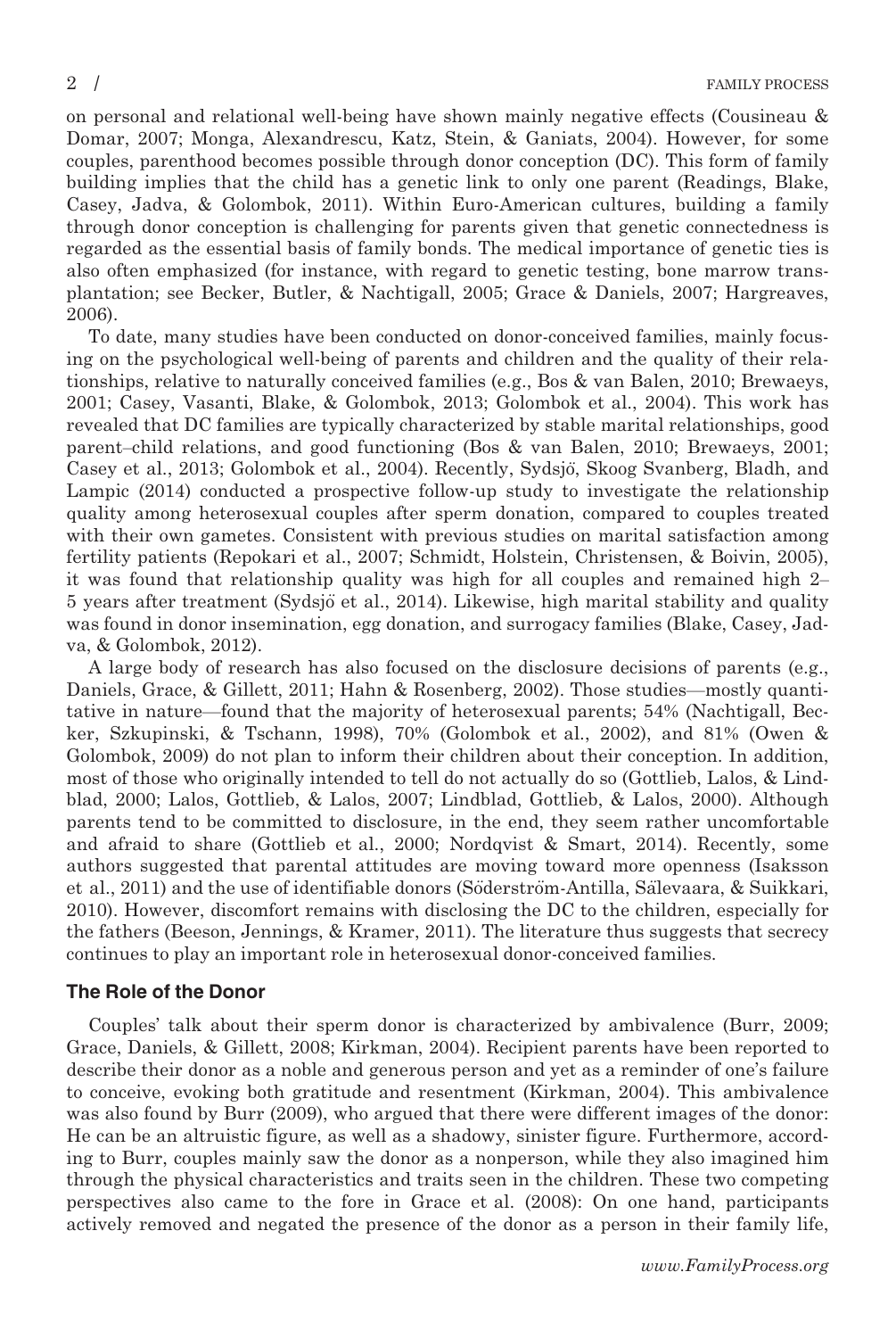while on the other hand they often wondered what he passed on to the children. The representation of the donor as a nonperson seemed to enable couples to distance the donor and to minimize the potential threat for their relationships (Burr, 2009; Kirkman, 2004). However, according to Indekeu, D'Hooghe, Daniels, Dierickx, and Rober (2013), who interviewed couples at various stages of the family life cycle (pregnancy, birth, and toddler stage), anxieties about the position of the nongenetic parent diminished as the parent– child relationship grew. Disclosing parents increasingly felt confident and acknowledged in their parental position, which elicited feelings of normalization. Nondisclosing parents viewed their parenthood as similar to naturally conceiving parents.

### Current Study

To complement the literature, we explored possible underlying psychosocial issues in managing the disclosure process and the sensitivities that may play a role in constructing the meaning of the donor. The following research questions were phrased. First, how do heterosexual couples deal with the donor's involvement? What meanings do they construct about the sperm donor? And how, if at all, do the partners' meaning-making processes regarding the donor differ? We focused on couples' talk about the sperm donor, rather than decisions about the disclosure of the DC. This exploratory study was set up within the Belgian context—where mainly anonymous sperm donation is practiced. The policy of the University Hospital of Ghent was to only offer anonymous donors unless the couple brought their own donor. Participants in this study all used anonymous donation.

The present study is part of a larger qualitative research project with multiple focuses related to (parenthood after) donor conception treatment. For this project, we interviewed couples with different family structures (heterosexual, lesbian) and different reproductive treatments (sperm/oocyte donation; use of own genetic material) at two stages of treatment (during treatment; 7–10 years after successful treatment). A previous study focused on lesbian parents' constructions about their sperm donor (Wyverkens et al., 2014). The current analysis includes only heterosexual couples after successful treatment. The way they talk about and deal with the third party donation was part of our research aims. The decision to gather qualitative data is related to the assumption that qualitative research accords best with experiential research questions and is able to provide a rich description of people's meaning-making processes (Smith, Flowers, & Larkin, 2009). The value of qualitative research in capturing family processes has also been demonstrated by Ganong and Coleman (2014). They argued that qualitative research methods can yield rich data and help researchers to develop stronger theory. Furthermore, conjoint interviews were conducted to obtain couples' shared constructions, to use a family member as interviewer, and to observe family dynamics as they occur (Reczek, 2014). As argued by Bjornholt and Farstad (2014), conjoint interviews provide a "common reflective space", which enables partners to complement and contradict each other; they can challenge and reinforce each other's ideas, which can take the form of a "natural" dialog (Reczek, 2014).

#### Social Constructionism

Using a social constructionist approach, we explore people's meanings and beliefs concerning donor conception and the role of socio-cultural contexts. Donor-conceived families are confronted with dominant ideologies regarding the importance of biogenetic ties (Van den Akker, 2006) and the increasing medicalization of family and kinship (Finkler, 2001). In our postmodern society, a diversity of family compositions exists (e.g., reconstituted families, same-sex, adoptive, and single-parent families), but family building based on biogenetic connections continues to be more highly valued cross-culturally (Finkler, 2001). Donor recipient families are thus seen as "alternative" and risk being stigmatized (Van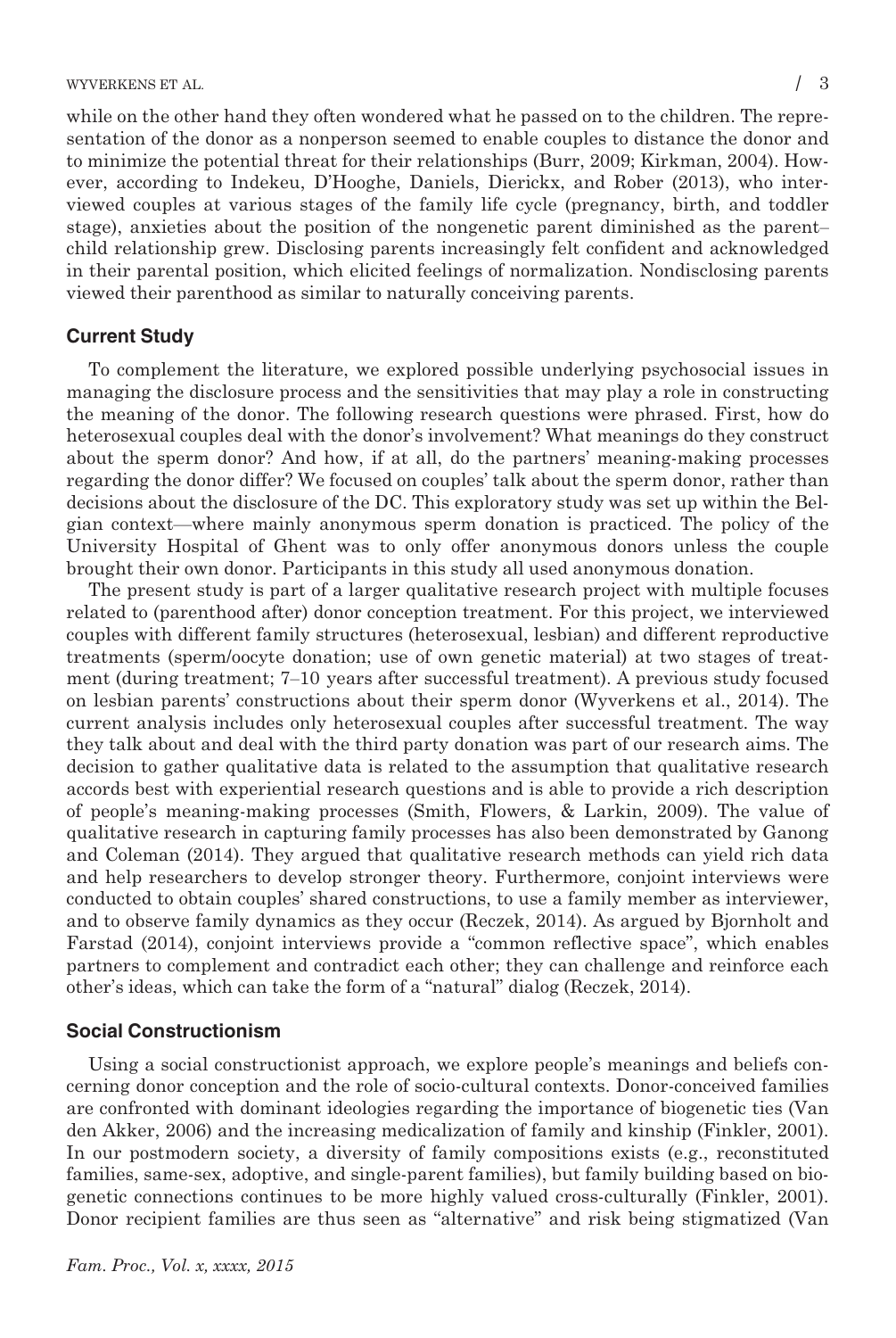den Akker, 2006). This cultural context influences couples who are confronted with infertility and will affect disclosure decisions (Nachtigall, Tschann, Szkupinski, Pitcher, & Becker, 1997), with lower likelihood of disclosure when more stigma is reported. Within qualitative family research, we try to pay attention to those broader social discourses that provide people with the words to think and talk about their experiences.

#### METHOD

#### **Participants**

Between 2002 and 2005, 132 heterosexual couples were accepted for treatment with anonymous donor sperm at the Department of Reproductive Medicine of the Ghent University Hospital. Of these 132 couples, 31 were eligible for the study based on the following inclusion criteria: Belgian nationality, Dutch speaking, and parents of at least one donorconceived child (aged 7–10 years). The counselor of the Department (who saw the participants at the time of the fertility treatment) contacted all eligible couples, starting with the parents of the eldest children, until 10 couples consented to participate. Seven couples could not be reached and 14 couples refused participation for the following reasons: They wanted to keep the method of conception a secret (seven); they perceived it as a closed chapter (one); they had a busy schedule (one); it was too sensitive to talk about for the male partner (three) or for them both (one); and one woman refused because her partner was deceased. Approval of the Ethics Committee of the Ghent University Hospital was obtained.

#### Interview

Between July and October 2013, the in-depth semi-structured couple interviews were performed by two psychologists of the research team (Author E.W. and H.V.P). Interviewers were trained in interview techniques and a previous pilot study was conducted with participants who provided feedback about the interview process. The data in the current study are derived from the following interview questions: "What does the donor mean to you?"; "How do you see the donor (probing an imaginary line from 'father' to 'the supplier of cells')?"; "What have you received from the donor (probing an imaginary line from 'a child with characteristics and character traits' to 'some cells')?", "What does it mean to you to have an anonymous donor?"; and "Have you ever considered using a known donor? Why (not)?" In case only one partner reacted, the question was repeated to the other partner, to allow him/her to add (other) ideas. Consistent with our epistemological position, we acknowledge that reality might be told and experienced differently by both partners and this is seen as equally "true" (Reczek, 2014). Interviews took place at the location the participants preferred: the Department of Reproductive Medicine of the Ghent University Hospital ( $n = 2$ ) or at home ( $n = 8$ ). Participants gave their written informed consent at the time of the interview and were offered the possibility to contact the counselor in case questions or psychological needs arose during or after the interview. Each interview lasted 90 to 120 minutes and was audio-taped and transcribed verbatim using pseudonyms to protect the anonymity of the participants. Transcripts were checked for accuracy by a team member and by the interviewer.

#### Data Analysis

Within the data corpus, a particular dataset was analyzed in which couples referred to the donor. Thematic analysis was performed, as described by Braun and Clarke (2006). This inductive method entails a phased process from memo writing to the construction of themes and writing up the analysis report. No data saturation technique was used.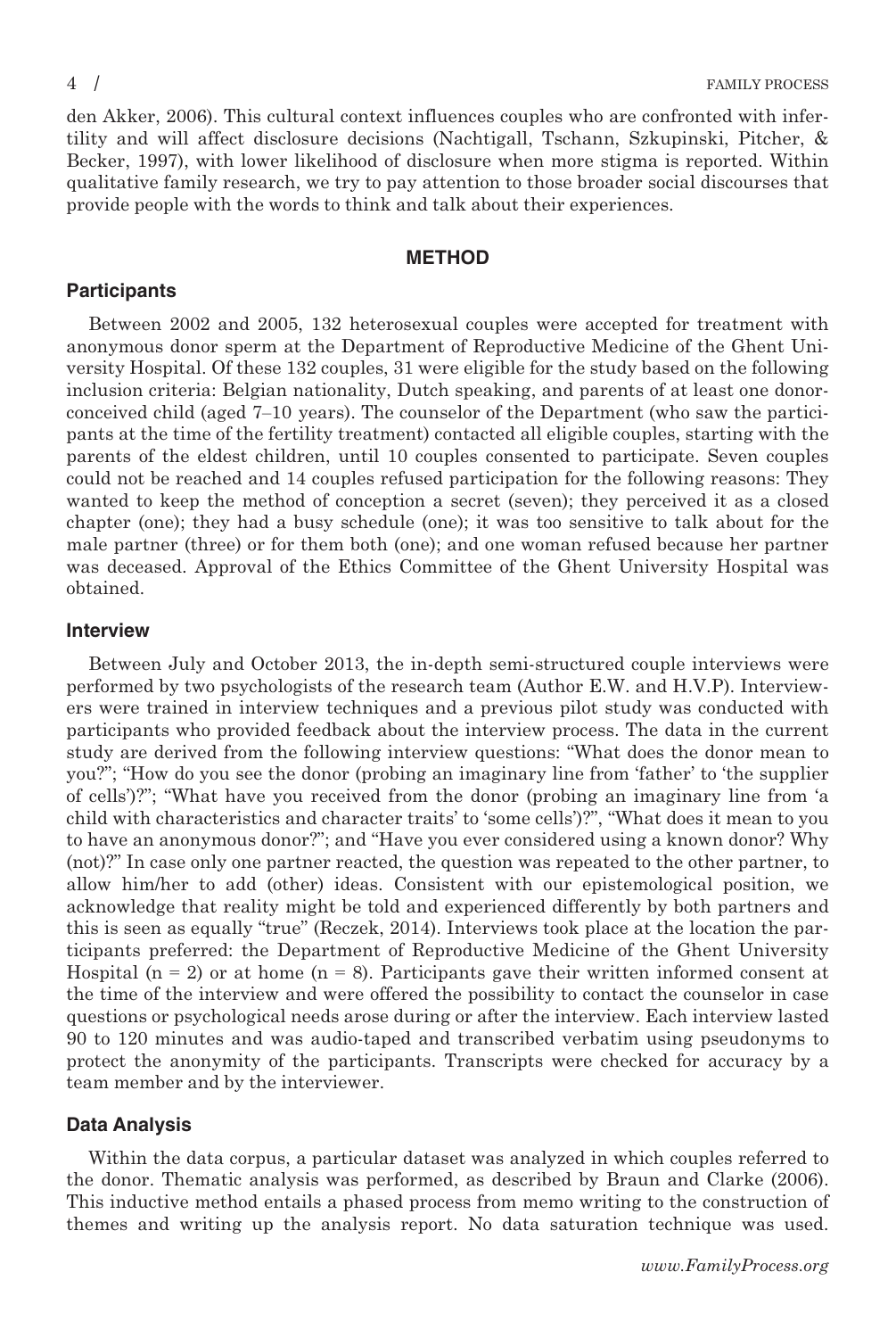Throughout the analysis, special attention was paid to the different terms participants used in describing the donor and the interactions and dynamics between the spouses. The validity and trustworthiness of the analysis was improved through auditing by the coauthors, who independently read the analysis report and parts of the transcripts. The auditors challenged the coding scheme, the constructed themes, sought for discrepancies, and made suggestions to improve the depth of the analysis. MAXQDA, a software package that aids the storage and analysis of qualitative data, was used to facilitate data management.

#### RESULTS

Our thematic analysis resulted in three main themes. First, couples normalized their family situation and presented the donor conception as an alternative way to become a normal family. Second, the participants acknowledged and confirmed the position of the father to protect family functioning and the family relationships. Finally, the donor sometimes was brought up by external cues and parents tried to deal with such (unexpected) reminders. Before presenting these main findings, some background information about the participating families is provided.

#### Description of the Families

The sample consisted of nine couples. In selecting the couples, we did not focus on their DC disclosure decisions, because all parents may present a particular perspective on the role of the donor. All couples had one to two children, ranging 2–9 years old. The length of time since the first conception varied between 7 and 9 years. The majority of the participating couples decided not to disclose the donor conception to the child. One couple had not decided yet whether or not they would inform their daughter.

#### A Different Path to a Normal Family

Infertility often came as a surprise to the aspiring parents and it required partners to renegotiate their previously set life goals and the extent to which they wanted to pursue parenthood. At the time of the diagnosis, the possibility of using donor sperm to achieve a pregnancy had been completely new to some couples. They had never heard about this option and needed time to get used to this idea.

- Amelia Terms like "sperm bank", that was something you saw on TV, or... but in no way did it relate to our world.
- Matt It was really far away from our experience, we'd never thought about it before.
- Amelia Never been confronted with it, not in our group of friends or. So that was really, pff, it had to sink in. But, yeah.
- Matt Yeah, no, but in the end, uhm, you go to the hospital and when you see how many people are in fertility treatment, then, you start to ...
- Amelia ... put things in perspective...
- Matt Yeah like, "it's okay, it doesn't necessarily have to be a bad thing, to go in that direction."

For Amelia and Matt, it was as if they entered the "unknown world of sperm donation". However, when they discovered that many people were affected by fertility problems, they felt more reassured and supported in their decision to conceive with donor sperm. Many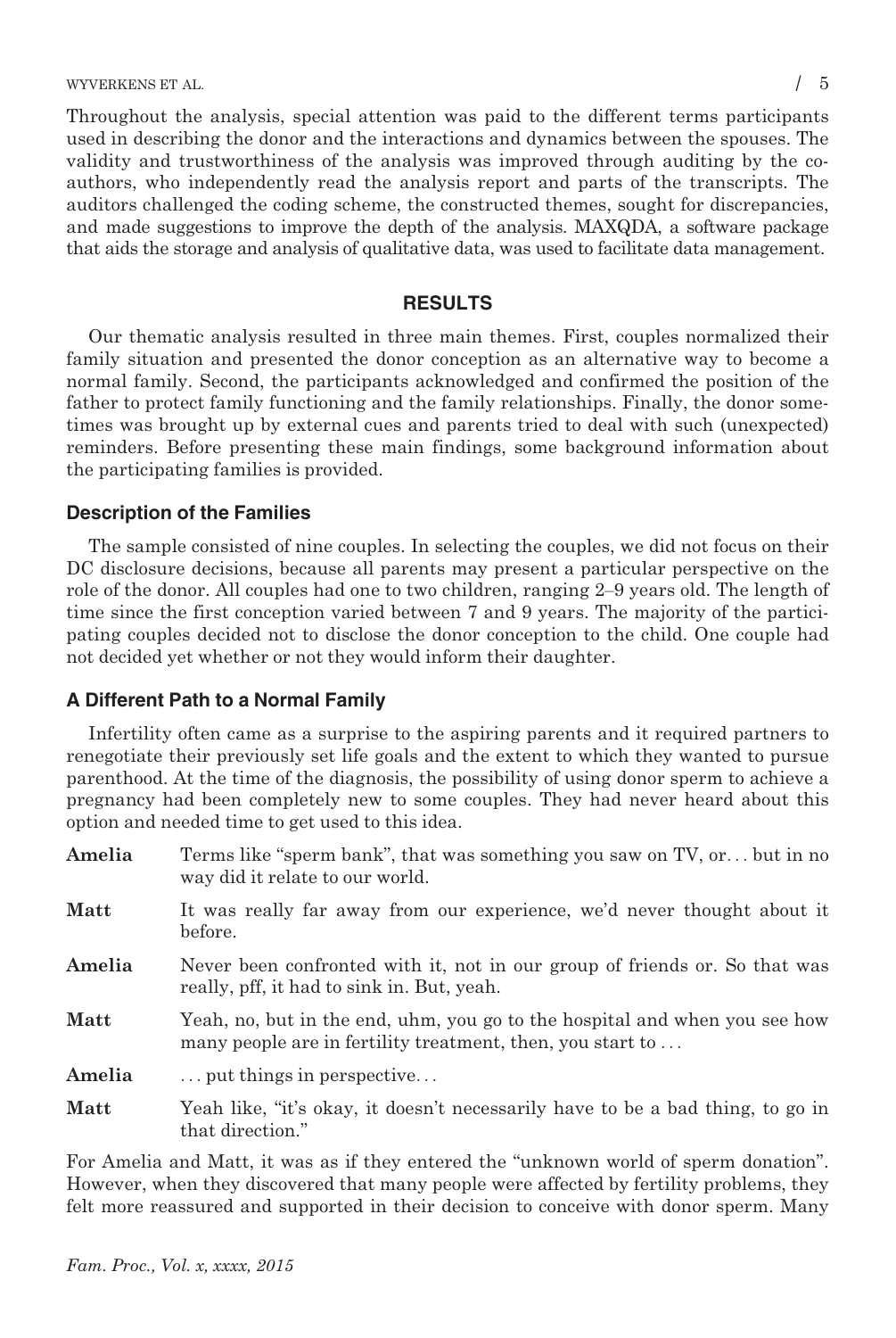couples described how they decided to "move on" with the donor insemination, after a period of dealing with their fertility problem and mourning about the fact that they would not become "full genetic parents". The transition and shift they had to make was described in various forms: "You cannot keep thinking about it" (Brooke); "I needed to get over it" (Charlotte); and "Our child wish was so big that we decided to proceed with the next step" (Samuel). Taking into account all possible objections and concerns, it was eventually considered the best option. Although it was not an easy or evident route, the wish to become a family was so intense that they decided to continue with the treatments. Maya described her husband's willingness to give up genetic parenthood to satisfy her child wish as: "a form of sacrifice, a generous gesture of my husband". Retrospective talk about the donor conception further revealed that the donor involvement was something of minimal importance in light of the family they had formed. Most couples forgot about the donor from the moment their goal was fulfilled:

- Amelia In the end, we got a child like any other couple, if you forget the whole background. And everyone gets a child with certain traits and characteristics. So in that respect, there's not much of a difference.
- Matt Yes, they won't be any different from other, uhm, children conceived naturally.

Parents tended to normalize their family situation and stressed that they were not different from other families. By presenting themselves as "normal families", parents aimed to be socially and legally acknowledged: They did not want to be seen as deviant. Cynthia and Oliver stated: "It's our child and that's the main point, we had to apply some sort of trick, but she's ours." Within the family building narrative, the donor was represented only as a means to achieve their goal, a temporary problem ("a little detour") on their route to becoming a family.

Although most couples talked about the donor as a tool to solve their problem, some accounts showed that—women in particular—were confronted with the man behind the donor. Candice and Brooke described how they were suddenly struck by the fact they were going to be inseminated by sperm of an unknown man.

Candice With that first insemination, it was weird. It's like the first time that you're inseminated with someone else's sperm and for me it was like, "gosh!". Only psychologically, you know, because it doesn't feel different [from prior inseminations with her husband's sperm]. But yeah, it felt weird. For me, that first insemination was a bit gross, yeah.

Receiving something that intimate from a total stranger and having it transferred in their body, felt "odd" and somehow "unclean". This is consistent with Burr (2009), who also reported women's feelings of "weirdness" about being pregnant by "another man". Although participants felt they were a normal family, sometimes strange and unusual feelings related to the donor and the route to parenthood came to the fore.

# Protecting Family Relationships: Confirming the Position of the Father

For both the family and marital relationships, minimizing the role of the donor and acknowledging the father seemed functional. Parents looked for ways to be seen as the "real parents" and the negation of the donor seemed crucial to obtain the feeling that the child was fully theirs. Couples also tended to represent the donor in terms of a small medical aid. In their talk, they often used diminutives ("little sample of sperm", "a little seed"), thereby minimizing the contribution of the donor.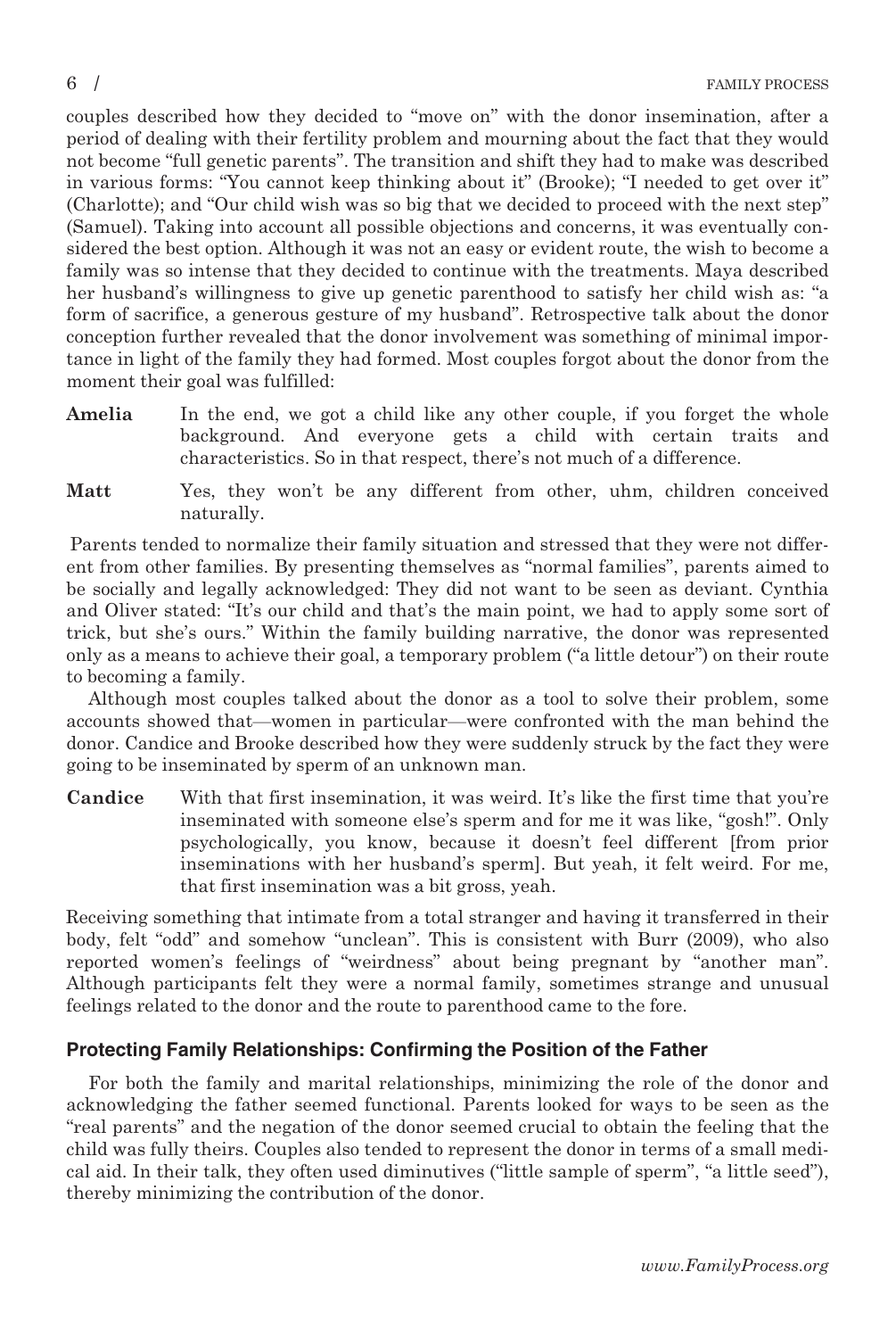#### WYVERKENS ET AL.  $/ 7$

Oscar And it [the donor] doesn't interest me. I know that at that time I had some problems and that someone, yes, that thanks to someone's donation my children were born. But other than that, I don't need to know all those things [about the donor].  $(...)$  I raise my children, they both call me "daddy", and that's it.

Oscar's account shows how he wanted to close the chapter of the donation. He referred to his own position as "daddy" and caregiver of the children. Later on in the interview, he continued:

Oscar This might also mean that I'm doing my job as a dad really well, to the extent that people take it for granted. They can see that the kids are really, they see that they like to hang out with both of us, and at times they're constantly clinging onto me, "Daddy, Daddy, Daddy."

The fact that the children addressed him and that others outside the family could see that he had a good relationship with his children, somehow proved that he was the "real" father. For the men in our study, the recognition by the outside world was often referred to as an important confirmation of their position as the sole father. They also stressed that having a good relation with their children was important and they thought this would prevent the children from seeking information about the donor. Investing in the parent–child relationship seemed to serve as a means to cope with the threat that possible contact with the donor posed.

Brooke But you have a very good bond with the children. That makes a difference.

Theo Yes, I've got a good bond. But it's, particularly with Iris, like when she's angry or not allowed to do something. She really takes on a tone with me. She'll say things like "yeah, but you're not my dad". And then two minutes later she jumps into my arms. You know how it is.

The bond between the children and their father was something parents were concerned about and they seemed to make extra efforts to ensure a good relationship. Initially, some fathers were afraid that the relationship with their children would be difficult. They feared that the child would reject them (after disclosure) or feared that there would be few resemblances, but this fear turned out to be unjustified. They also explained that although his daughter sometimes alludes to his nongenetic fatherhood, overall they had a good bond and that mattered the most.

For the couple, and especially for the men, the involvement of the donor sometimes made them feel insecure. We saw this in the interview with Oscar, who suddenly reacted to his wife's wondering about the donor: "the seeds could just as well have been mine, end of story." In Oscar's reaction, the donor was rejected and even some form of denial seemed apparent. Somehow Oscar tried to stop his wife, who was explaining her curiosity toward the donor, because it felt too threatening. The idea that "another man" was involved caused feelings of insecurity and somehow posed a threat to the father's position. Here, it seemed that the partner's feeling of exclusivity needed to be protected. Luke also explained that he would be scared if the donor would contact their family (hypothetically), "Now I'm perceived as the father, [if the donor turns up] that's somehow a threat to me". Many women in our study tried to counter these feelings by stressing that their husband was the father of the children. They often emphasized this during the interview and made clear that the donor was not part of their family. By minimizing the role of the donor, they also emphasized the importance of their partner and his resemblance to the offspring.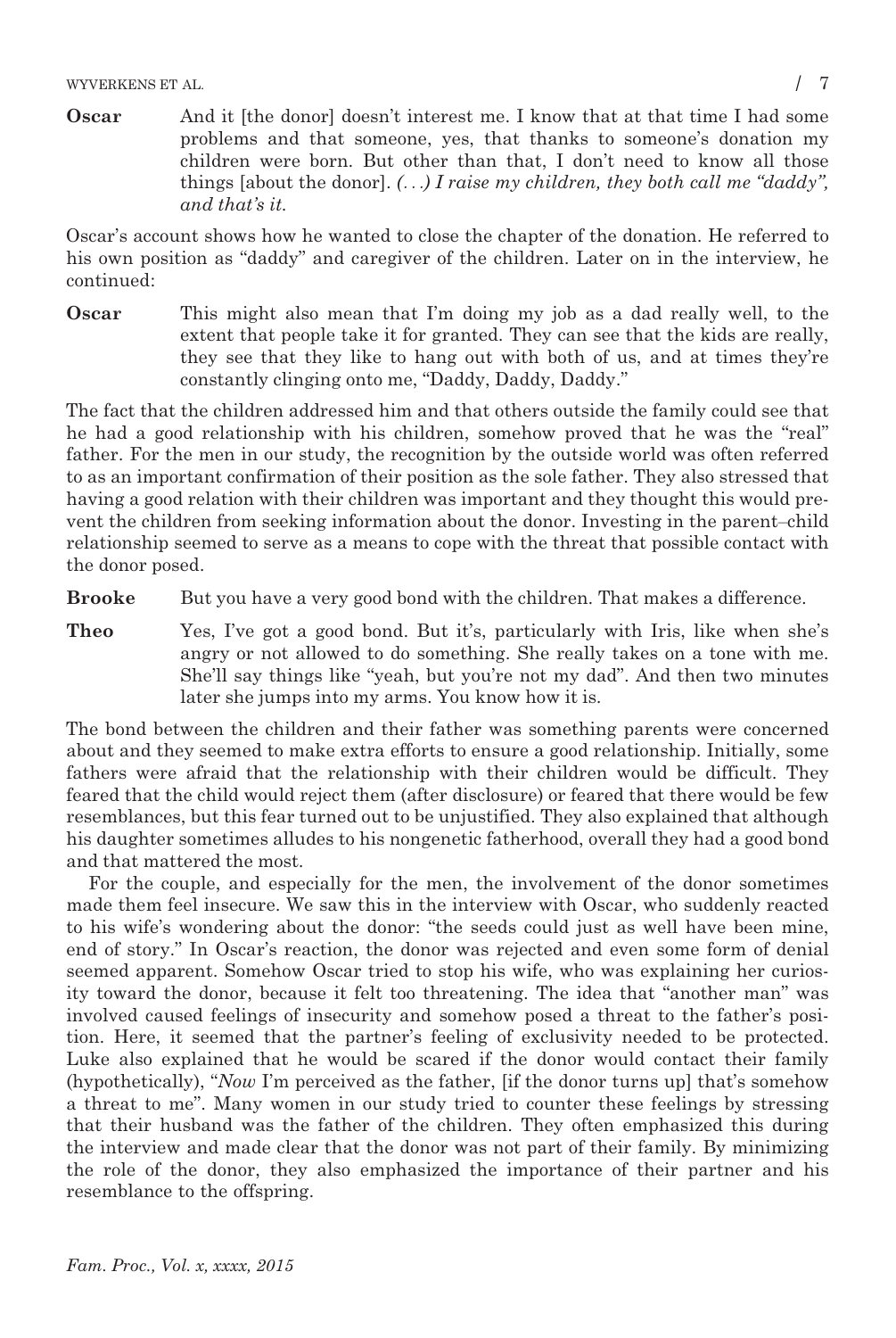8 / FAMILY PROCESS

## Int At this time, what does the donor mean to you?

Candice For me it's like nothing. No, because for me it's, I never really think about that donor, 'cause for me, Patrick is the father.

In this quote, Candice acknowledged Patrick as the father and at the same time she reduced the donor to "nothing". Underlying this presentation of the donor, she seemed to fulfill the need for the father to be seen as the "real" and "full" parent. In a way, women sensed that giving too much thought about the donor was delicate and sometimes difficult for their partner. Amelia noted that she would never put a photo of her husband as a child in the house, or look into photo albums of her or Matt as a child, to avoid resemblance talk (which was considered too painful for her partner). The quotes of Jilian and Brook showed how they tuned into the perceived needs of their partner and avoided talking about the donor to recognize their partner's position as the (sole) father.

- Jilian Yeah, so we don't really give it much thought anymore. But I think that, for him [the father] personally, it's better that way. Because I think that if you're reminded [of the donor] over and over again, that must be hard.
- Brooke In the beginning we talked about it a lot, but you cannot keep talking about it.
- Theo I think the most important things were said.

Women were considering their partners' feelings and they felt they really had to walk on eggshells when it came to the donor. In that respect, discussing the donor during the interview was perceived as quite intrusive. Some participants explained that talking that much about the donor somehow felt artificial, as they were not used to doing that in their daily life. Charlotte started the interview by saying that it was the first time they spoke about the donor ever since the conception. She remembered us calling to participate in the interview study and said that she was agitated: "I thought, come on now, why should one need to talk about that? For me it's over, full stop. In my mind, that chapter is closed."

Aside from the functions it had for the family, not talking about the donor was also explained by the absence of donor information. Participants often referred to the anonymity of the donor to explain that they did not think or talk about him. Most participants stated that they knew nothing about their donor, they could not make an image of him and they actually preferred not to know. Keeping the unknown enabled them to live their own life and to prevent confrontations with the donor. When talking to their children about the donor, the parents who disclosed immediately added that the donor was anonymous, and because of that, it was not possible to start looking for him.

Theo At this point, it's [the donor] too abstract. And I prefer it like that. It's an abstract concept, they can label it and fill it in however they like. To really delineate it and define it as "this and that and that", I don't think that's necessary. But of course, if they have questions, I think it's important that you don't go like "shht", that you just say how you feel about it. That, to me, is also important.

The preference for a donor who is completely anonymous and an "abstract" figure seemed somehow at odds with the needs of children who were informed about their donor conception. But, as Theo (who disclosed to the children) explained, presenting the donor as an abstract concept had some advantages: Children could fill it in however they wanted, they could use their imagination, and this could prevent them from disappointment that might result from contact with the "real" donor (in the hypothetical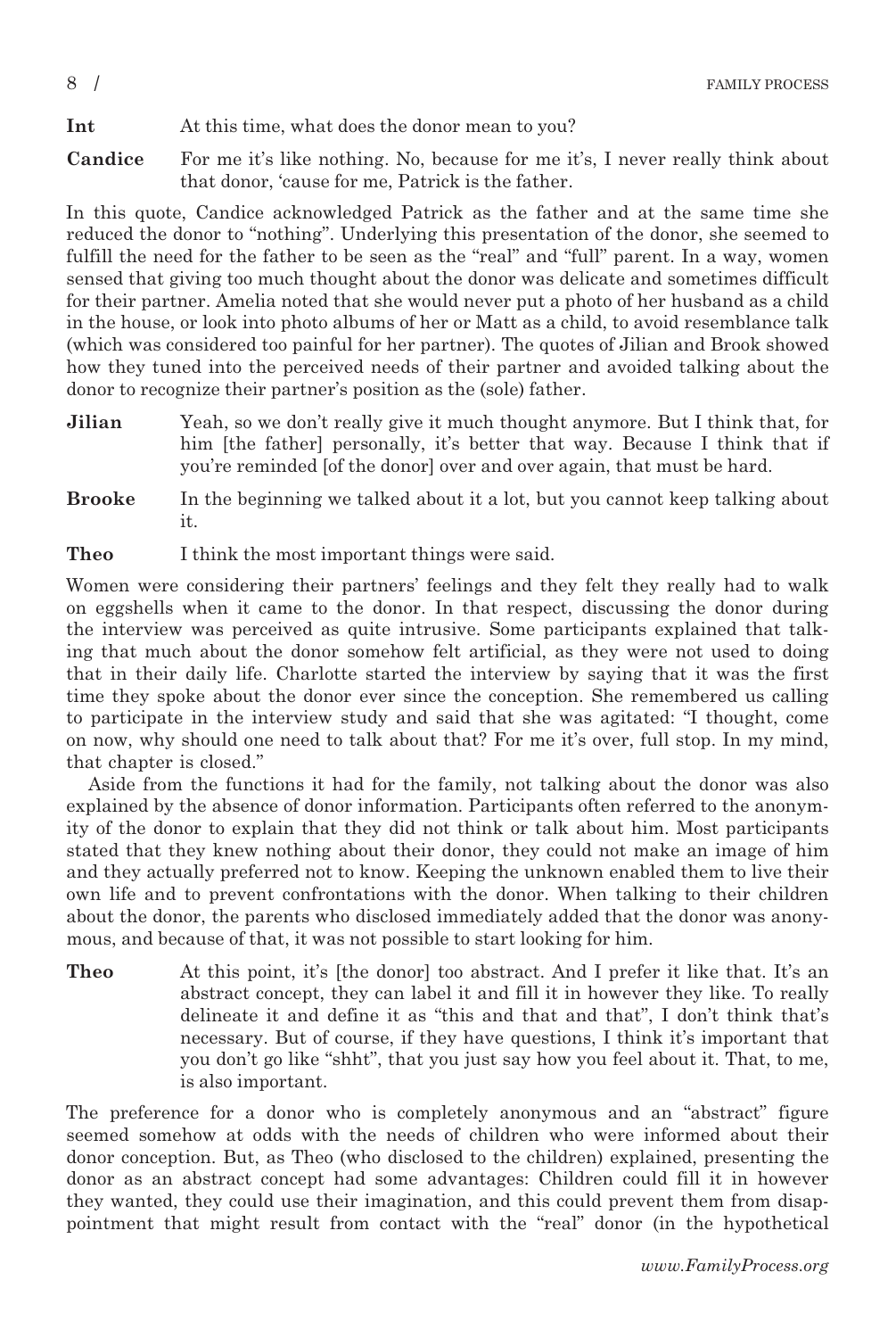WYVERKENS ET AL.  $/ 9$ 

situation that contact with the donor would occur). For Theo, creating space for a dialog with children and talking about his feelings was more important than providing information to the children. In other words, how it was said seemed more essential than what was said.

# Dealing with Reminders of the Donor

Participants explained that thoughts about the donor sometimes turned up in their lives. Every now and then they talked about him, mostly triggered by external factors such as a TV show about donor conception, passing by the fertility clinic, having friends who use donor sperm, the phone call for the interview, or a medical examination of the children.

Harry ... It's the same as with other thoughts that come across your mind. It comes and goes. You don't think about it that much anymore. And, I must say, yes, it crosses your mind now and then. But also months pass where you don't think about it at all because it's so normal. It's rather triggered by external things, uhm, if they ask "where do babies come from?". So, at that moment you think about it again.

Jacqueline Or in TV shows....That's happened, right?

Harry Or in a TV show. Basically an external factor that makes you think about it, rather than being confronted with it when you see her, so to speak.

Most parents did not bring up the topic by themselves because they perceived it was irrelevant. This stemmed from a feeling that everything was "normal" in their family. Harry (who decided not to disclose), explained that he was not reminded of the donor when he looked at his child. The donor did not come to his mind, except for the few times the children asked questions about the way they were conceived or when he was reminded of the treatments or confronted with donor issues in the media. Still then, those thoughts were described as something that popped up and went away just as quickly. Most couples stated that they had not thought about the donor since the insemination or childbirth. For three men in our study, curiosity about the motivation of the donor (Harry) and his characteristics (Matt, Oliver) sometimes arose. For the remaining couples, the women were more occupied with the donor than the men. During the interviews, they often admitted to being somewhat curious about the donor, in particular when they discovered traits in the children that they did not recognize:

Amelia sometimes I wonder, and I can be open about that, like "Is that something typical from the donor's side?". Like, Gus is a big guy and then at times I wonder whether he [the donor] was like that too during his childhood?

In Amelia's account, as well as in those of other women, the hesitation became apparent through words like "to be honest", or "sometimes I wonder, but not that much" (Maya), or questions such as: "is that abnormal? Is it wrong?" (Jilian). Women carefully expressed (or admitted) their curiosity and sought confirmation that it was okay to think about the donor and his genetic contribution. They wondered both about negative traits (that they tended to attribute to the donor) and positive traits or interests. Overall, women's curiosity about the person behind the donation was carefully balanced against the perception that their husbands were reluctant to carry on about the donor. They tried to manage the space taken up by the donor and to protect the position of the father.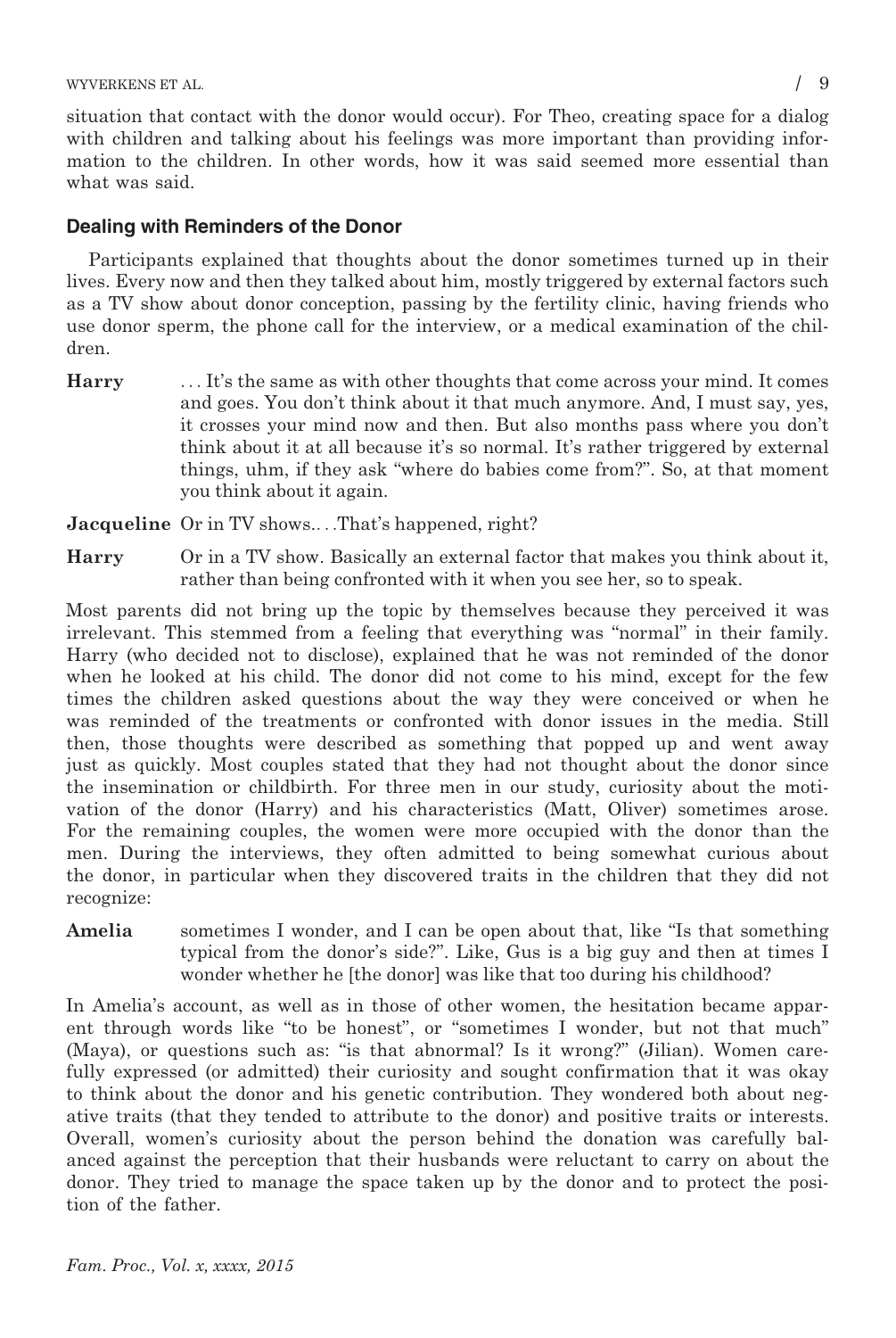#### **DISCUSSION**

This exploratory study adds to our knowledge about the meaning of the donor for heterosexual couples. Consistent with Indekeu et al. (2013), we found that being acknowledged as a parent by others, in particular by the children, was an important factor for the fathers to feel confident. In contrast to Indekeu et al. (2013), we could not identify differences between disclosing and nondisclosing couples. Central to our analysis and regardless of the couples' disclosure decision was the finding that thoughts about the sperm donor faded into the background as soon as the family was formed. During the treatment phase, couples thought about the donor conception but as soon as they became a family, this was no longer on their minds. It seemed to belong to the past.

The tendency to forget the sperm donor and to not talk about him can be interpreted in several ways. First, it could be that parents avoid talking about the donor because they feel it is too delicate and too threatening for their relationship. Steuber and Solomon (2008, 2012) investigated relational aspects for couples who experienced infertility, using the relational turbulence model and the concept of privacy boundary turbulence. They argued that the infertility experience may cause relational uncertainty and this may lead partners to engage in topic avoidance. Research on the use of topic avoidance has identified self-protection and other protection as the main underlying reasons (see Afifi, Olson, & Armstrong, 2005). We found those mechanisms in some of the narratives, where the topic of the donor was circumnavigated, because of the possible threat to the father's feelings. Furthermore, the couples typically used a "we" approach when discussing their views on the donor, rather than representing their individual accounts. This form of dyadic coping, in which the partners addressed the infertility as a relational unit, was also found by Steuber and Solomon (2008), in their qualitative analysis of online forums of couples who experienced infertility.

A second mechanism that can be identified is that parents avoid talking about the donor to keep the family secret about the DC. Our findings suggest that couples handled the donor practice in an atmosphere of secrecy. Authors like Imber-Black (1993) have pointed out that secrets threaten and harm family relationships. It can affect family communication and create the formation of triangles (Imber-Black, 1993; Imber-Black, 2014). Communication becomes unreliable, genuine conversations disappear, and relationships grow untrustworthy (Imber-Black, 2014). On a systemic level, barriers are created between those who know and those who do not know, leading to psychological distance, reduced trust, and dissatisfaction (Vangelisti & Caughlin, 1997). In the context of donor insemination (DI) families, Berger and Paul (2008) investigated adult donor offspring's perception of parents' use of topic avoidance and found a negative association with family functioning, suggesting possible harmful effects of topic avoidance as a mechanism in keeping family secrets. However, recent studies have also identified positive effects of secrets as it can serve to protect a person from close others who are powerful and potentially violent (Afifi et al., 2005). Future research focusing on the relation between topic avoidance and family functioning or relationship satisfaction should take into account the underlying motivations and personal and relational characteristics (see Caughlin & Afifi, 2004). Caughlin & Afifi (2004) examined those moderators and found that—when topics are avoided to protect the relationship—the negative association between avoidance and dissatisfaction diminishes.

Third, for some families, the donor conception was simply not an issue. They regarded themselves as a close and well-functioning family, so why should they give the donor any thought? That chapter was closed; the donor conception was not relevant anymore and they normalized their family situation. In this respect, conducting the interview about the donor conception was often referred to as an unusual event, something that was not part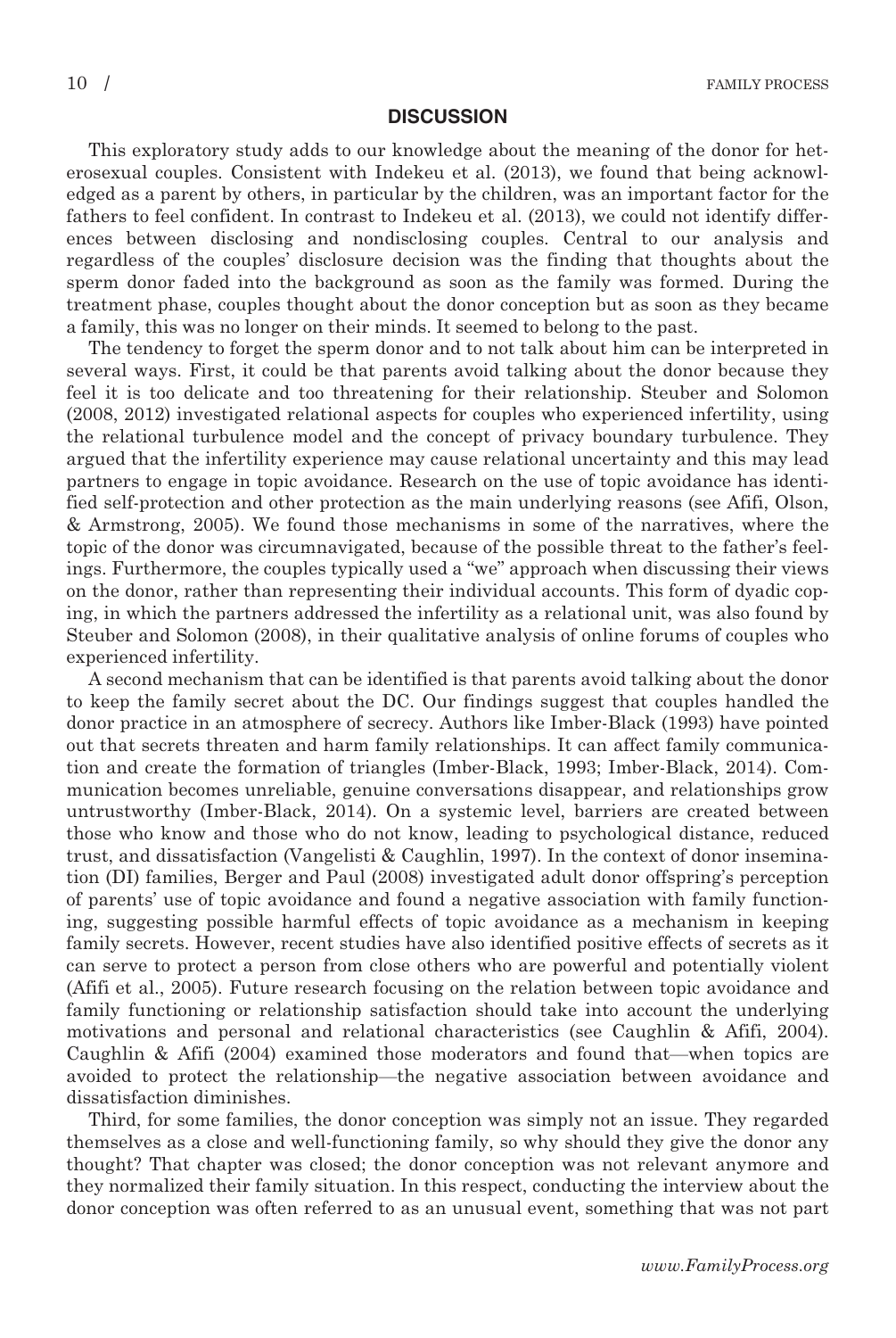of their family life. This shows that we have to be careful not to problematize the negation of the donor or assume that it stems from uncertainty or fears. It could also be the case that the DC simply disappears from parents' lives, they are not aware of it anymore. Rosenblatt (2009) examined this lack of awareness in families in his work Shared Obliviousness in Family Systems. He defined "obliviousness" as: "a state of being unmindful or unaware of something, of being ignorant or not conscious of its existence" (p. 1). For instance, families collectively deny issues such as substance abuse of their adolescents, sexual orientation, addiction, etc. According to Rosenblatt, this shared obliviousness in family systems is essential for family functioning. It protects the family from information overload—information that could create chaos and problems in making basic decisions. With shared obliviousness, certain information may not be known to the family system and it may in fact not be in the system's best interest to bring this to awareness (Rosenblatt, 2009). The involvement of the donor might be something some families were shared oblivious about. Irrespective of the disclosure decisions, parents tended to downplay the meaning of the donor, which (consciously or unconsciously) might serve to protect the father's position in the family.

In comparison to lesbian couples' talk about the sperm donor (Van Parys et al., 2014; Wyverkens et al., 2014), the heterosexual couples in this study were far more protective of the social parent's position. They kept on presenting the donor as an instrumental aid and there was less room within the couple relationship for curiosity about the person behind the donation. This might be related to Goldberg, Downing, and Richardson (2009) finding that biological parenthood is more salient to heterosexual men and women than to lesbians. Lesbian parents seemed to be less committed to becoming a biologically related family and therefore felt less threatened by the donor. They tend to be more open with their children about their origins and provide more information about the conception circumstances (Goldberg & Allen, 2013). Beeson et al. (2011) also found that children's comfort in expressing curiosity about the donor was lowest in heterosexual families (in comparison to single-parents and lesbian families), especially toward the father. These findings show that heterosexual parents are very much influenced by the societal norm, privileging the nuclear family based on genetic ties.

Some shortcomings need to be addressed. Given the small sample size, no generalizability claims can be made. Nevertheless, the in-depth analysis of couples' experiences helps to generate an understanding of the issues that arise after conceiving with an anonymous donor. Second, next to the size of the sample, the sample itself may be biased. For instance, couples who were particularly uncomfortable with or remained secretive about the DC may have been less likely to participate. Third, given that some couples had never talked about the donor before, a social reality is co-constructed in relation to the interviewer and triggered by the interview questions. Therefore, participants might have reacted in a more avoidant and protective (toward the father) manner than would be the case in their everyday life. Fourth, although conjoint interviews have advantages, such as accessing couples' shared constructions and experiences, the presentation of a joint narrative might have constrained some participants from talking freely about their personal views. Taylor and Vocht (2011) stated that interviewing both partners can lead to an enrichment as well as a decrease in the quality of the data. In particular, men could have been hindered to admit their fears or concerns in presence of their wives and some women possibly did not elaborate on the meaning of the donor, because they did not want to confront their partner. However, by interviewing couples together, the researcher can observe family practices and dynamics as they occur in family life and topics of disagreements can be identified (Bjornholt & Farstad, 2014).

For future research, it would be interesting to conduct additional separate interviews to discover more personal experiences that are difficult to share in the presence of the part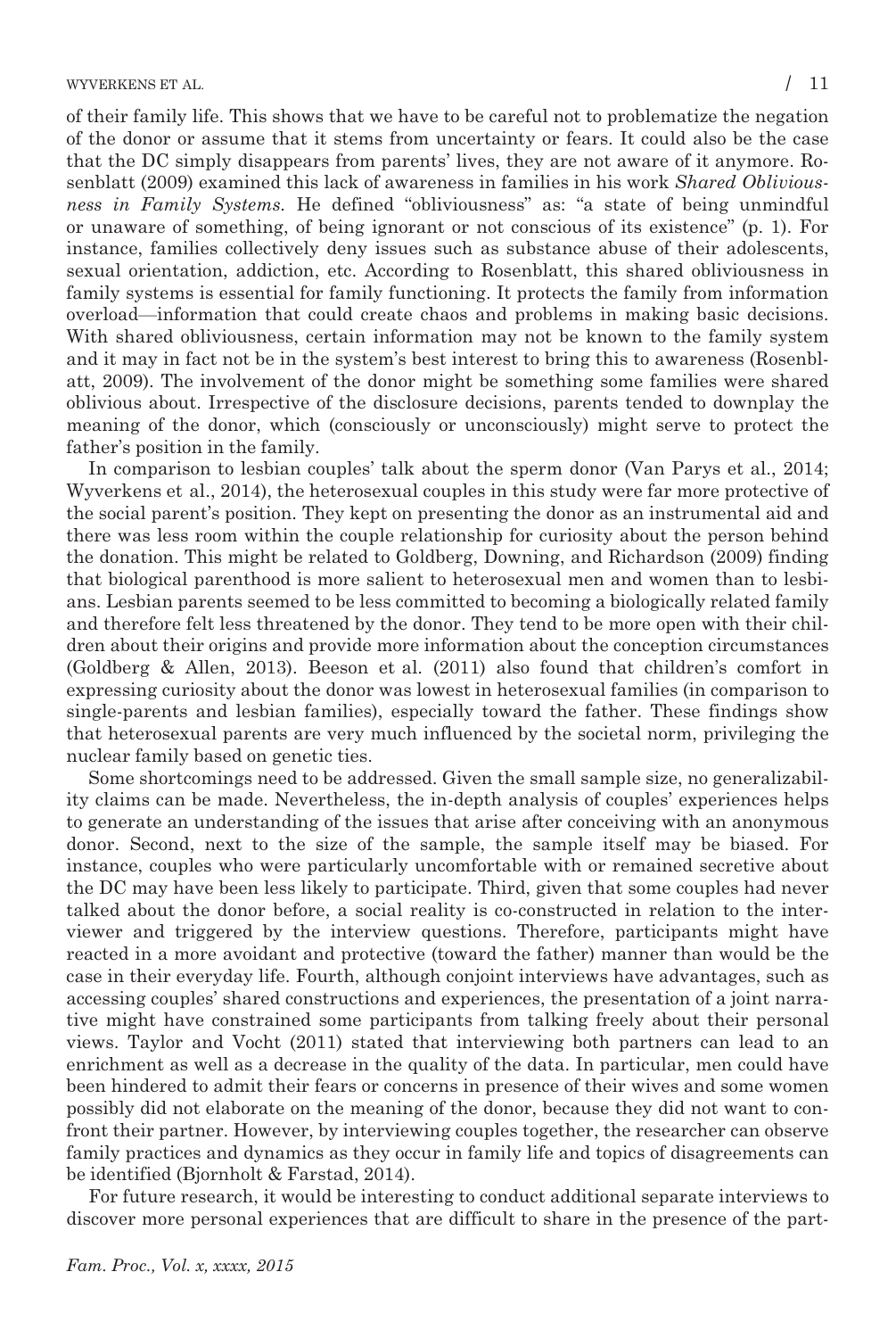ner. More specifically, it would be interesting to go deeper into the threat men seemingly experience when talking about the donor. What is at stake and in what ways do they feel threatened by the donor? For instance, do they feel threatened in their virility or masculinity, by the absence of a genetic tie or their failure to reproduce? Aside from the cultural discourse on what constitutes a family, cultural discourses about parenthood or gender roles might also play a role and should be further investigated. Finally, long-term followup studies are needed on family functioning in DC families. For instance, do disclosure decisions hold up when donor offspring become adults and are confronted with fertility problems themselves?

#### Implications for Practice

From previous research, we know that most heterosexual donor families remain secretive about the DC to their offspring (Golombok et al., 2002) and that their marital satisfaction is generally high (Sydsjö et al., 2014). Current exploratory study improves our understanding of these findings. We have illustrated that the meaning of the donor is constructed within a couple and a family unit. The way one relates to the donor and talks about the donor is influenced by the effects this will have on the family, the partner, and the wider social context. It always entails a balancing of one's own needs to talk about concerns and feelings, while taking into account the needs and emotions of others. The carefulness women evinced when talking about the donor shows that they expected that their partner could feel hurt or even pushed aside. Presenting the donor as a nonperson therefore functioned to (1) convince couples to proceed with their fertility treatments, (2) confirm their sense of being a "normal" family, (3) protect the position of the father, and (4) preserve men's feeling of exclusivity within the partner relationship. Irrespective of the parents' disclosure decision, they seemed to construct meanings around the donor that served family functioning. In therapy practice, it could be useful to explore couples' meaning-making about the donor. In particular, our findings suggest that it would be valuable to discuss the meaning of the donor conception to people's individual self-esteem, their confidence in the parental role, and their sense of relational identity. Furthermore, counselors should consider the sensitivities prospective parents try to cope with and create room for talking and not talking.

#### AUTHOR CONTRIBUTIONS

The main researcher was E.W., the first author of the paper. V.P., A.R., and A.B. provided feedback during all phases of the analysis. G.P., A.B. and P.D.S. (the supervisors of this research project), and V.P. (the coordinator) were involved in the design of the study. P.D.S was also involved in the organization of the recruitment at the University Hospital of Ghent.

#### **REFERENCES**

Afifi, T. D., Olson, L. N., & Armstrong, C. (2005). The chilling effect and family secrets: Examining the role of self protection, other protection, and communication efficacy. Human Communication Research, 31, 564–598.

Becker, G., Butler, A., & Nachtigall, R. D. (2005). Resemblance talk: A challenge for parents whose children were conceived with donor gametes in the US. Social Science & Medicine, 61, 1300–1309.

- Beeson, D. R., Jennings, P. K., & Kramer, W. (2011). Offspring searching for their sperm donors: How family type shapes the process. Human Reproduction, 26, 2415–2424.
- Berger, R., & Paul, M. (2008). Family secrets and family functioning: The case of donor assistance. Family Process, 47, 553–566.

Bjornholt, M., & Farstad, G. R. (2014). "Am I rambling?" on the advantages of interviewing couples together. Qualitative Research, 14, 3–19.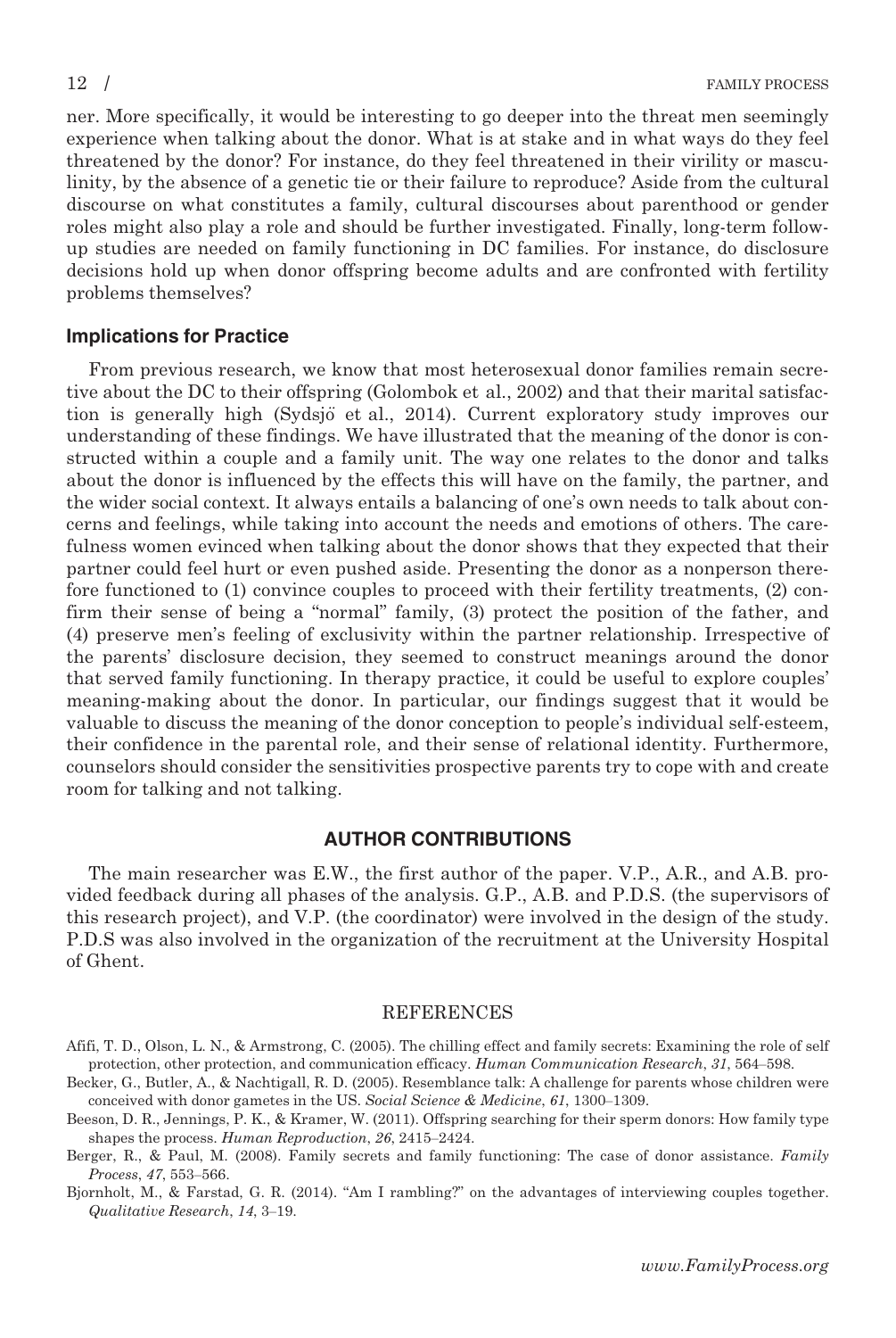- Blake, L., Casey, P., Jadva, V., & Golombok, S. (2012). Marital stability and quality in families created by assisted reproduction techniques: A follow-up study. Reproductive Biomedicine Online, 25, 678–683.
- Boivin, J., Bunting, L., Collins, J. A., & Nygren, K. G. (2007). International estimates of infertility prevalence and treatment-seeking: Potential need and demand for infertility medical care. Human Reproduction, 22, 1506–1512.
- Bos, H., & van Balen, F. (2010). Children of the new reproductive technologies: Social and genetic parenthood. Patient Education and Counseling, 81, 429–435.
- Braun, V., & Clarke, V. (2006). Using thematic analysis in psychology. Qualitative Research in Psychology, 3, 77– 101.
- Brewaeys, A. (2001). Review: Parent-child relationships and child development in donor insemination families. Human Reproduction Update, 7, 38–46.
- Burr, J. (2009). Fear, fascination and the sperm donor as 'abjection' in interviews with heterosexual recipients of donor insemination. Sociology of Health & Illness, 31, 705–718.
- Casey, P., Vasanti, J., Blake, L., & Golombok, S. (2013). Families created by donor insemination: Father child relationships at age 7. Journal of Marriage and Family, 7, 858–870.
- Caughlin, J. P., & Afifi, W. A. (2004). When is topic avoidance unsatisfying? Examining moderators of the associa-tion between avoidance and dissatisfaction. Human Communication Research, 30, 479–513. doi[:10.1111/](http://dx.doi.org/10.1111/j.1468-2958.2004.tb00742.x) [j.1468-2958.2004.tb00742.x](http://dx.doi.org/10.1111/j.1468-2958.2004.tb00742.x).
- Cousineau, T. M., & Domar, A. D. (2007). Psychological impact of infertility. Best Practice & Research Clinical Obstetrics and Gynaecology, 21, 293–308.
- Covington, S. N., & Burns, L. H. (2006). Infertility counseling: A comprehensive handbook for clinicians. Cambridge, UK: Cambridge University Press.
- Daniels, K. R., Grace, V. M., & Gillett, W. R. (2011). Factors associated with parents' decisions to tell their adult offspring about the offspring's donor conception. Human Reproduction, 26, 2783–2790.
- Finkler, K. (2001). The kin in the gene: The medicalization of family kinship in American society. Current Anthropology, 42, 235–263.
- Ganong, L., & Coleman, M. (2014). Qualitative research on family relationships. Journal of Social and Personal Relationships, 31, 451–459.
- Glover, L., McLellan, A., & Weaver, S. M. (2009). What does having a fertility problem mean to couples? Journal of Reproductive and Infant Psychology, 27, 401–418.
- Goldberg, A. E., & Allen, K. R. (2013). Donor, Dad, or...? Young adults with lesbian parents' experiences with known donors. Family Process, 52, 338–350.
- Goldberg, A. E., Downing, J. B., & Richardson, H. B. (2009). The transition from infertility to adoption: Perceptions of lesbian and heterosexual couples. Journal of Social and Personal Relationships, 26, 938–963.
- Golombok, S., Brewaeys, A., Giavazzi, M. T., Guerra, D., MacCallum, F., & Rust, J. (2002). The European study of assisted reproduction families: The transition to adolescence. Human Reproduction, 17, 830–840.
- Golombok, S., Lycett, E., MacCallum, F., Vasanti, J., Murray, C., Rust, J. et al. (2004). Parenting infants conceived by gamete donation. Journal of Family Psychology, 18, 443–452.
- Gottlieb, C., Lalos, O., & Lindblad, F. (2000). Disclosure of donor insemination to the child: The impact of Swedish legislation on couples' attitudes. Human Reproduction, 15, 2052–2056.
- Grace, V. M., & Daniels, K. R. (2007). The (ir)relevance of genetics: Engendering parallel worlds of procreation and reproduction. Sociology of Health & Illness, 29, 1–19.
- Grace, V. M., Daniels, K. R., & Gillett, W. (2008). The donor, the father, and the imaginary constitution of the family: Parents' constructions in the case of donor insemination. Social Science & Medicine, 66, 301–314.
- Hahn, S. J., & Rosenberg, M. C. (2002). The disclosure decisions of parents who conceive children using donor eggs. Journal of Obstetric Gynecologic & Neonatal Nursing, 31, 283–293.
- Hargreaves, K. (2006). Constructing families and kinship through donor insemination. Sociology of Health & Illness, 28, 261–283.
- Imber-Black, E. (1993). Secrets in families and family therapy (pp. 3–28). New York: Norton.
- Imber-Black, E. (2014). Will talking about it make it worse? Facilitating family conversations in the context of chronic and life-shortening illness. Journal of Family Nursing, 20, 151-163. doi:[10.1177/1074840714530087.](http://dx.doi.org/10.1177/1074840714530087)
- Indekeu, A., D'Hooghe, T., Daniels, K. R., Dierickx, K., & Rober, P. (2013). 'Of course he's our child': Transitions in social parenthood in donor sperm recipient families. Reproductive Biomedicine Online, 28, 106–115.
- Isaksson, S., Skoog Svanberg, A., Sydsjö, G., Thurin-Kjellberg, A., Karlström, P.-O., Lampic, C. et al. (2011). Two decades after legislation on identifiable donors in Sweden: Are recipient couples ready to be open about using gamete donation? Human Reproduction, 26, 853–860.
- Kirkman, M. (2004). Saviours and satyrs: Ambivalence in narrative meanings of sperm provision. Culture, Health & Sexuality, 6, 319–335.
- Lalos, A., Gottlieb, C., & Lalos, O. (2007). Legislated right for donor-insemination children to know their genetic origin: A study of parental thinking. Human Reproduction, 22, 1759–1768.